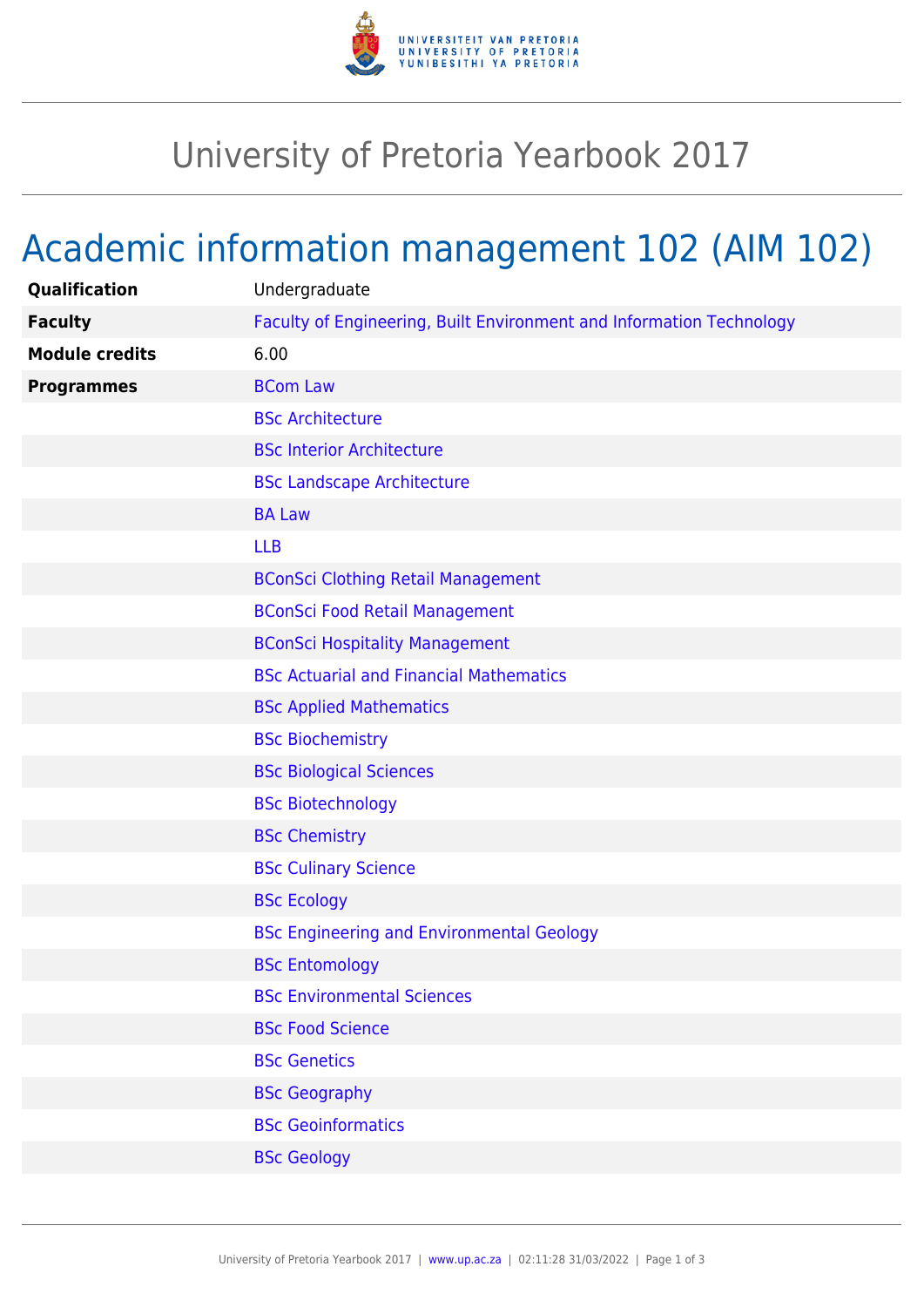

|                               | <b>BSc Human Genetics</b>                                          |
|-------------------------------|--------------------------------------------------------------------|
|                               | <b>BSc Human Physiology</b>                                        |
|                               | <b>BSc Human Physiology, Genetics and Psychology</b>               |
|                               | <b>BSc Mathematical Statistics</b>                                 |
|                               | <b>BSc Mathematics</b>                                             |
|                               | <b>BSc Medical Sciences</b>                                        |
|                               | <b>BSc Meteorology</b>                                             |
|                               | <b>BSc Microbiology</b>                                            |
|                               | <b>BSc Physics</b>                                                 |
|                               | <b>BSc Plant Science</b>                                           |
|                               | <b>BSc Zoology</b>                                                 |
|                               | <b>BScAgric Agricultural Economics and Agribusiness Management</b> |
|                               | <b>BScAgric Animal and Pasture Science</b>                         |
|                               | <b>BScAgric Animal Science</b>                                     |
|                               | <b>BScAgric Applied Plant and Soil Sciences</b>                    |
|                               | <b>BScAgric Plant Pathology</b>                                    |
|                               | <b>BVSc</b>                                                        |
| <b>Service modules</b>        | <b>Faculty of Education</b>                                        |
|                               | Faculty of Economic and Management Sciences                        |
|                               | Faculty of Humanities                                              |
|                               | Faculty of Law                                                     |
|                               | <b>Faculty of Health Sciences</b>                                  |
|                               | Faculty of Natural and Agricultural Sciences                       |
|                               | Faculty of Theology                                                |
|                               | <b>Faculty of Veterinary Science</b>                               |
| <b>Contact time</b>           | 2 lectures per week                                                |
| <b>Language of tuition</b>    | Separate classes for Afrikaans and English                         |
| <b>Academic organisation</b>  | <b>Information Science</b>                                         |
| <b>Period of presentation</b> | Semester 2                                                         |

## **Module content**

Find, evaluate, process, manage and present information resources for academic purposes using appropriate technology. Apply effective search strategies in different technological environments. Demonstrate the ethical and fair use of information resources. Integrate 21st-century communications into the management of academic information.